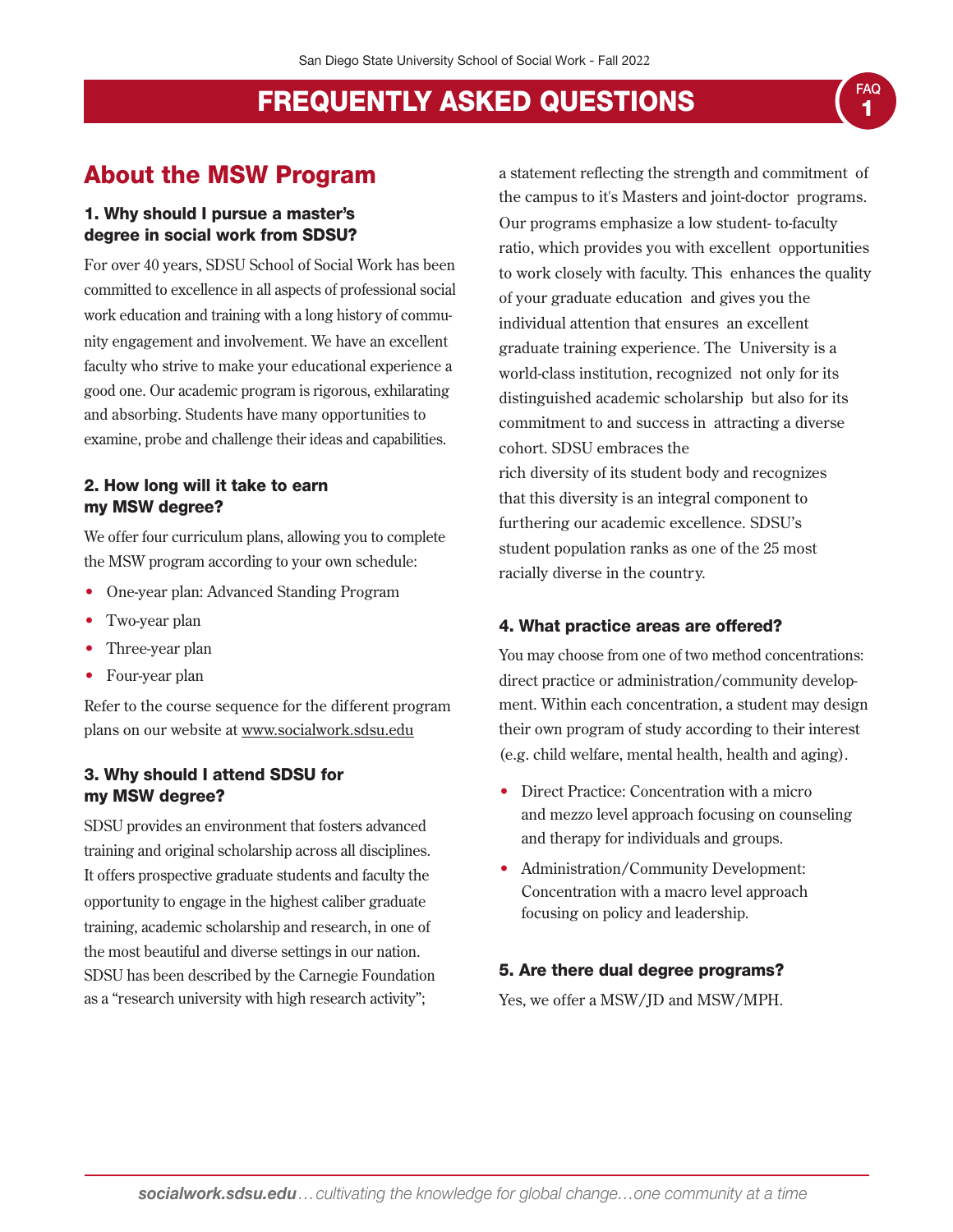#### **6.** Do you offer a part-time program?

No, we do not, however, we offer a three-year and a fouryear curriculum plan that allow students to complete the program over the course of three or four years.

#### **7.** Do you offer the MSW program at locations other than San Diego?

Yes, we offer a program at the Imperial Valley SDSU Campus, which begins once every three years. For additional information about this program contact: ezunigamsw@att.net. The next MSW admission that will be offered at the Imperial Valley Campus will be in the **Fall of 2023**.

#### 8. What orientation activities does the school provide for new students?

We require all new students to attend an incoming orientation session that will introduce the program, curriculum, field instruction, student organizations and campus resources, which generally takes place one week before classes start. Additionally, we encourage students to set up a campus tour through SDSU Prospective Student services that will provide an introduction to other campus resources and support services, http://sdsu.edu/campustours The SDSU International Student Center is also available to help foreign students become oriented to the school, http://www.isc.sdsu.edu.

#### 9. Do I need to complete a thesis?

MSW students have the option to complete a thesis (SWORK 799A, Plan A) in their last semester. Completing a thesis is not required by those who choose Plan B. However students with Plan B must pass the comprehensive exam.

Dual degree students do not have the option to take the comprehensive exam. All MSW/MPH students must complete a thesis. All MSW/JD students must either complete a thesis or complete a scholarly writing article.

FAQ

## About Applying for MSW Admission

#### 10. What are the admission requirements for the MSW program?

Applicants must hold a bachelor's degree (liberal arts perspective) from an accredited college or university. We strongly prefer at least a 3.0 cumulative undergraduate GPA. Applicants must also take the GRE, have 500 hours of human services experience (paid, volunteer, or internship), and have successfully completed an undergraduate statistics course prior to admissions.

#### 11. What type of experience counts towards the 500 hour requirement?

Any paid, volunteer, internship or work experience that is relevant to the field of social work or human services will count to satisfy this requirement. This includes, but is not limited to, working in a multicultural or diverse environment, with underrepresented groups, disenfranchised populations; direct work with clients is highly desired. This may also include any human service work experience in MICRO (individual/direct practice), MEZZO (families, groups or management), and/or MACRO (policy or administration) work with special populations, in addition research experience would count toward the 500 hour requirement. We are looking for applicants who can demonstrate their desire and ability to work in the field of social work.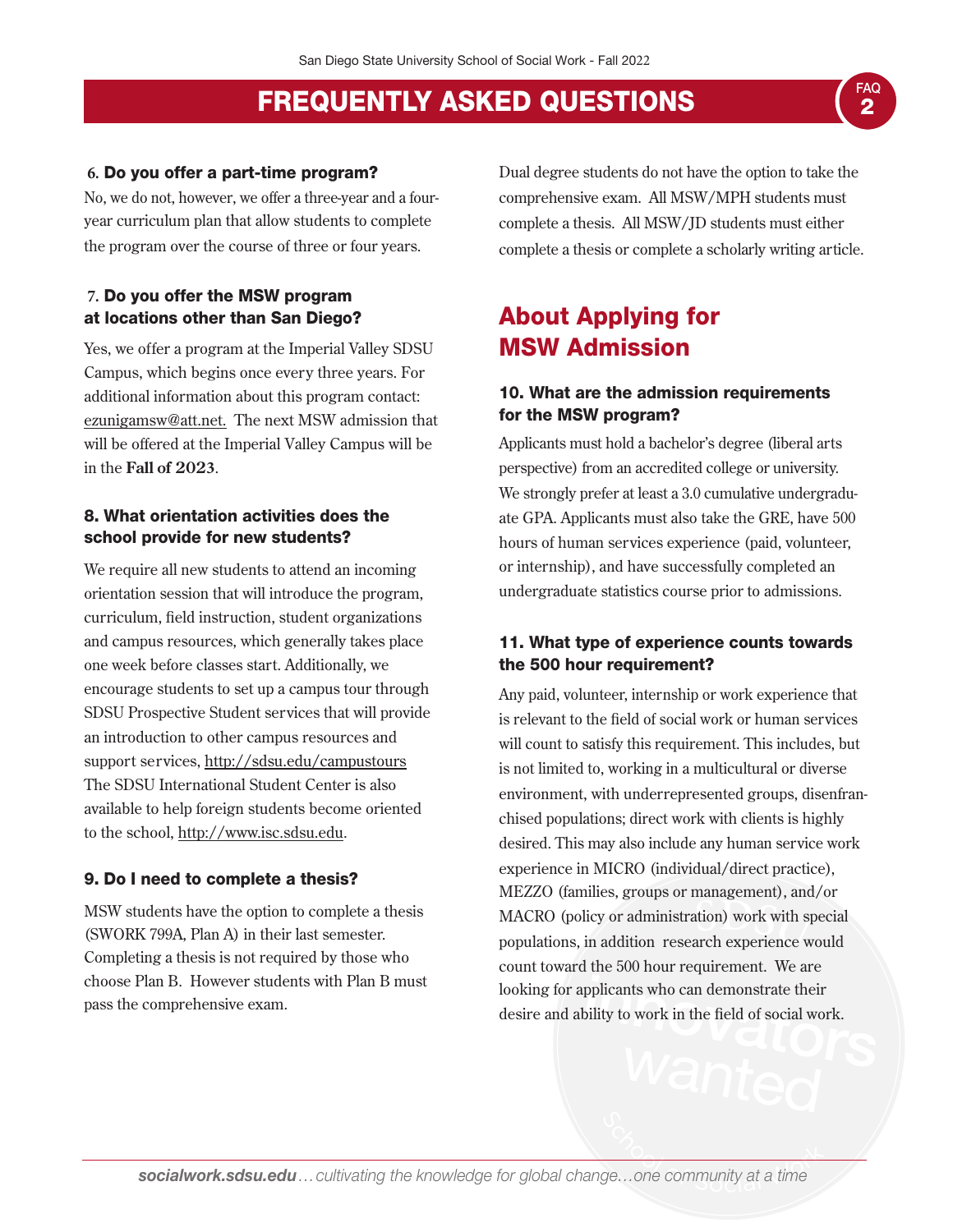The hours will be reported on the School of Social Work application at the time you apply. While it is highly advised to have the hours completed by the time you apply, you are able to complete hours after the application date if you indicate this on your application and provide a description of the type of work you will be doing.

## **12.** What type of undergraduate degree do I need?

A liberal arts background, spanning both social and biological sciences, is the ideal preparation for the MSW program, but you are encouraged to apply even if your bachelor's degree was not in the liberal arts. We accept all majors.

### **13.** Do I need to take the GRE and when should I take it?

No, students applying for Fall 2021 are not required to submit a GRE score.

#### **14. Do I need to take the TOEFL (Test of English as a Foreign Language)?**

Yes, if your medium of instruction was in a language other than English. Test scores are reported to the Graduate Division and the School of Social Work by the Education Testing Service, SDSU Institution Code 4682. It generally takes 3-4 weeks for scores to be reported.

#### 15. What are the requirements for international applicants?

If you have international coursework, you must have your school send Graduate Admissions one official original-language copy of all records of academic coursework and proof of degree. For each document you must also send a certified literal English translation, which can come directly from the school itself or from a professional, certified translator. The translation must contain all information shown on the original-language documents. For details on which documents are required, check http://www.isc.sdsu.edu.

#### **16.** How many students are accepted?

Out of 450 applicants we enroll approximately 100 new students in the MSW programs each fall.

#### **17.** When will I hear whether I am accepted?

Decision letters are emailed between **April 15** and **June 5**. Wait list students will be notified the first week of June.

#### **18.** What is the MSW program application deadline?

The deadline for all MSW-Only programs is **December 15** (Advanced Standing, 2-year MSW, 3-year MSW, 4-year MSW). The deadline for the dual degree programs MSW/MPH and MSW/JD is **March 1**.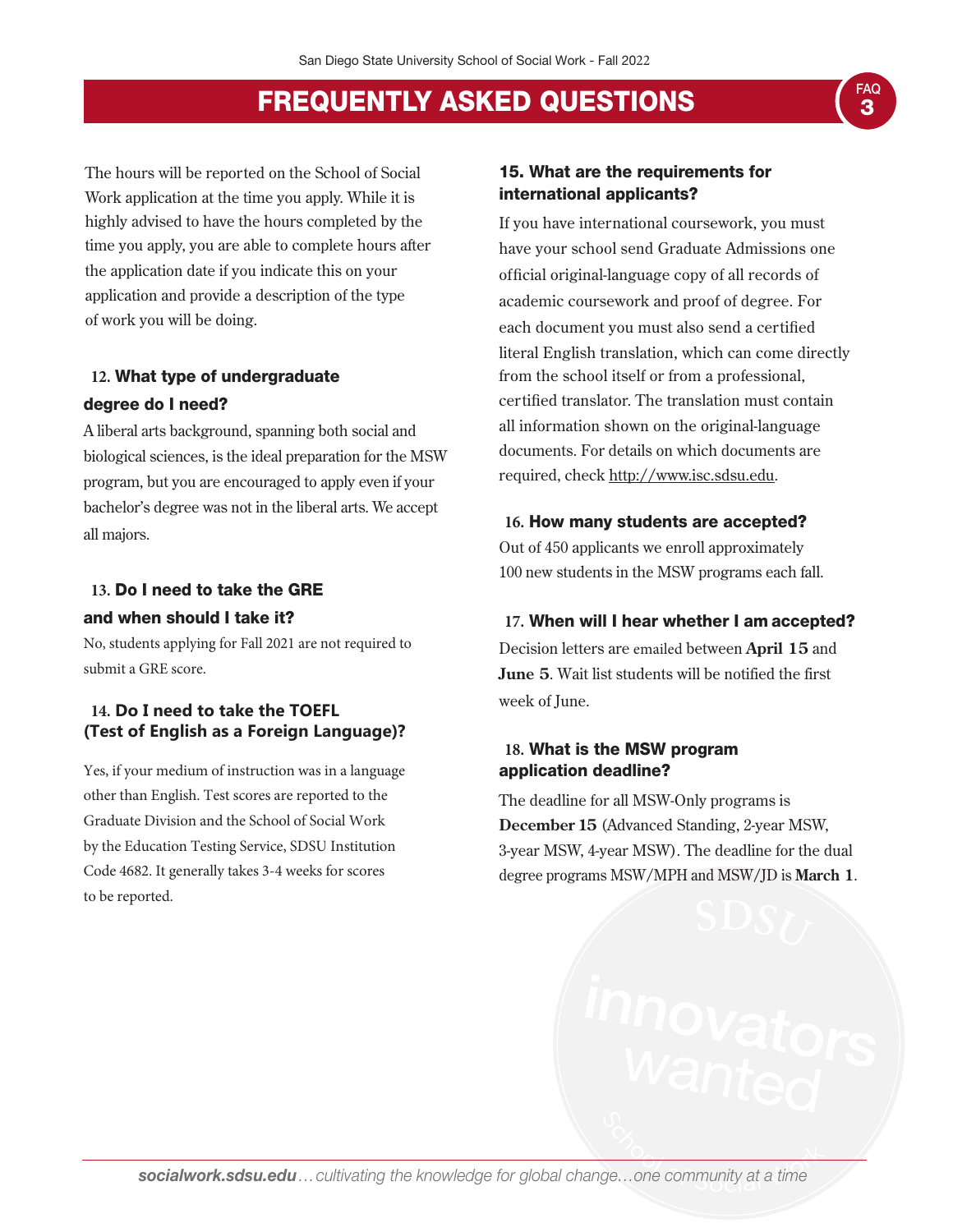#### **A completed application includes:**

- CSU mentor application and School of Social Work application
- **Transcripts**
- Personal statement
- Three reference letters
- Application Information Certification

### **YOU ARE REQUIRED TO CHECK YOUR WEB PORTAL TO ENSURE YOUR APPLICATION IS COMPLETE.**

We strongly encourage each applicant to monitor their application status on the web portal throughout the application process. Please note the School of Social Work will not review any file that is incomplete.

#### 19. Can I transfer credits from other graduate programs?

Yes, with certain restrictions. Transfer applicants must have at least a 3.0 cumulative grade point average at their original institution. Class credit will be evaluated and allowed on a case-by-case basis. A maximum of 30 credit hours may be transferred. Please contact Kellie Scott, MSW Admissions Director, kscott@sdsu.edu with:

**1.** A two - three page letter containing information on your career goals, area of concentration (Mental Health, Health and Aging; Children, Youth and Families; or Administrative/Clinical), RED ID number (given when you apply to CSU mentor), mailing address, how many semester of internship you have completed and describe the reasons that you are transferring. If you took leave of absence from your major, describe why you needed to take a leave of absence and why you are now ready to resume your social work education. Any problems at your previous school or intern-ship should be explained.

4 FAQ

- **2.** Official copies of student's transcripts from all schools attended.
- **3.** A letter from the student's previous School of Social Work stating that the student is in good academic and professional/ethical standing.
- **4.** Evaluation or progress report on your field placement from your previous school.
- **5.** Transfer students are only considered for admission in the Fall semester. The deadline to apply for Fall is **December 15.**

*socialwork.sdsu.edu…cultivating the knowledge for global change…one community at a time*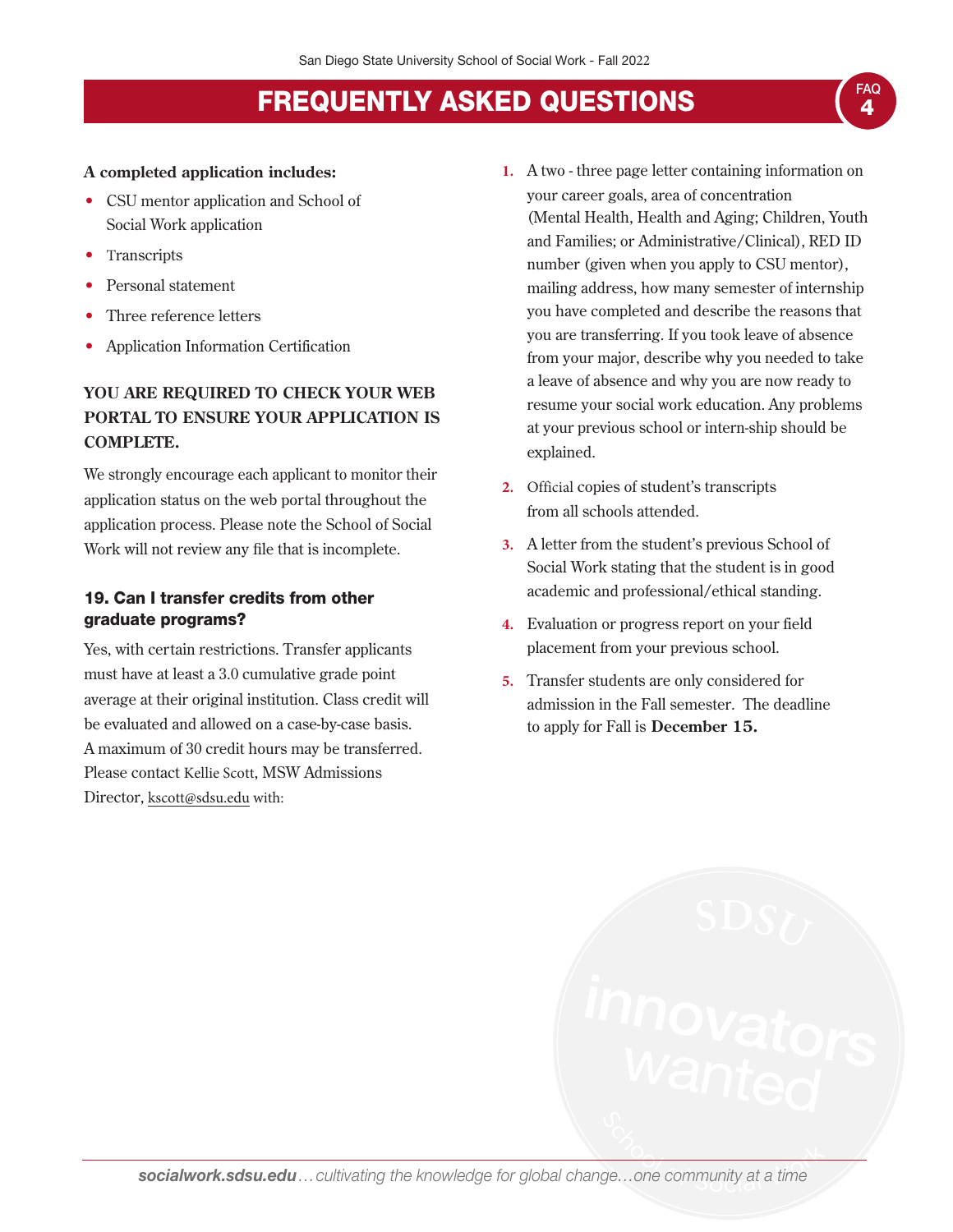## About Paying for your Graduate Education

### 20. What is the cost of attending graduate school at SDSU?

Please refer to our estimates of tuition and expenses for MSW and Joint Program students and visit the SDSU Money Matters website for more information about the cost of attendance http://arweb.sdsu.edu/es/ [admissions/costs.html#costs](http://arweb.sdsu.edu/es/admissions/costs.html#costs)

## **21.** Does SDSU provide financial aid?

Yes. The SDSU Office of Financial Aid and Scholarship administers federal aid programs and provides information on private financing programs. Please read our overview of financial aid for MSW students and visit SDSU Office of Financial Aid and Scholarship website [http://go.sdsu.edu/student\\_affairs/financialaid/](http://go.sdsu.edu/student_affairs/financialaid/) for detailed information about the financial aid application process, deadlines and downloadable forms. To ensure maximum financial aid eligibility, complete all financial aid docu-ments by the deadlines, regardless of your application status. Also, check the scholarships page on the School of Social Work site for additional financial aid [opportunities: http://socialwork.sdsu.edu/student](http://socialwork.sdsu.edu/student-resources/financial-aid/scholarships/)resources/financial-aid/scholarships/

### **22.** Are there any additional financial aid resources?

We offer departmental scholarships to MSW students. Awards vary and are based on individual merit and financial need. Refer to our scholarships page for more [information http://socialwork.sdsu.edu/student](http://socialwork.sdsu.edu/student-resources /financial-aid/scholarships/)resources /financial-aid/scholarships/

### **Specialized MSW Stipend Programs**

• CalSWEC Title IV-E Child Welfare Services Stipend Program: 2-year plan students receive educational stipends of \$18,500 annually and specialized training in public child welfare in exchange for committing to work in a California public child welfare agency or at the San Diego HHSA upon graduation. Full time county employees may be reimbursed for educational expenses.

University scholarships are available. Also, private loans are available. Please refer to the SDSU Finan[cial Aid Office website http://go.sdsu.edu/](http://go.sdsu.edu/student_affairs/financialaid/financialaidindexpage.aspx) student\_affairs/financialaid/ financialaidindexpage.aspx for more information.

### 23. What financial aid opportunities are available for international students?

Please visit the SDSU International Student Center web site http://www.isc.sdsu.edu for more information.

### 24. Do you offer graduate assistantships?

Yes. Please request a Graduate Assistant (GA) [application from https://socialwork.sdsu.edu/wp](https://socialwork.sdsu.edu/wp-content/uploads/2011/09/ga-application.pdf)content/uploads/2011/09/ga-application.pdf, then submit your completed GA application with your resume to socwork@sdsu.edu

*socialwork.sdsu.edu…cultivating the knowledge for global change…one community at a time*